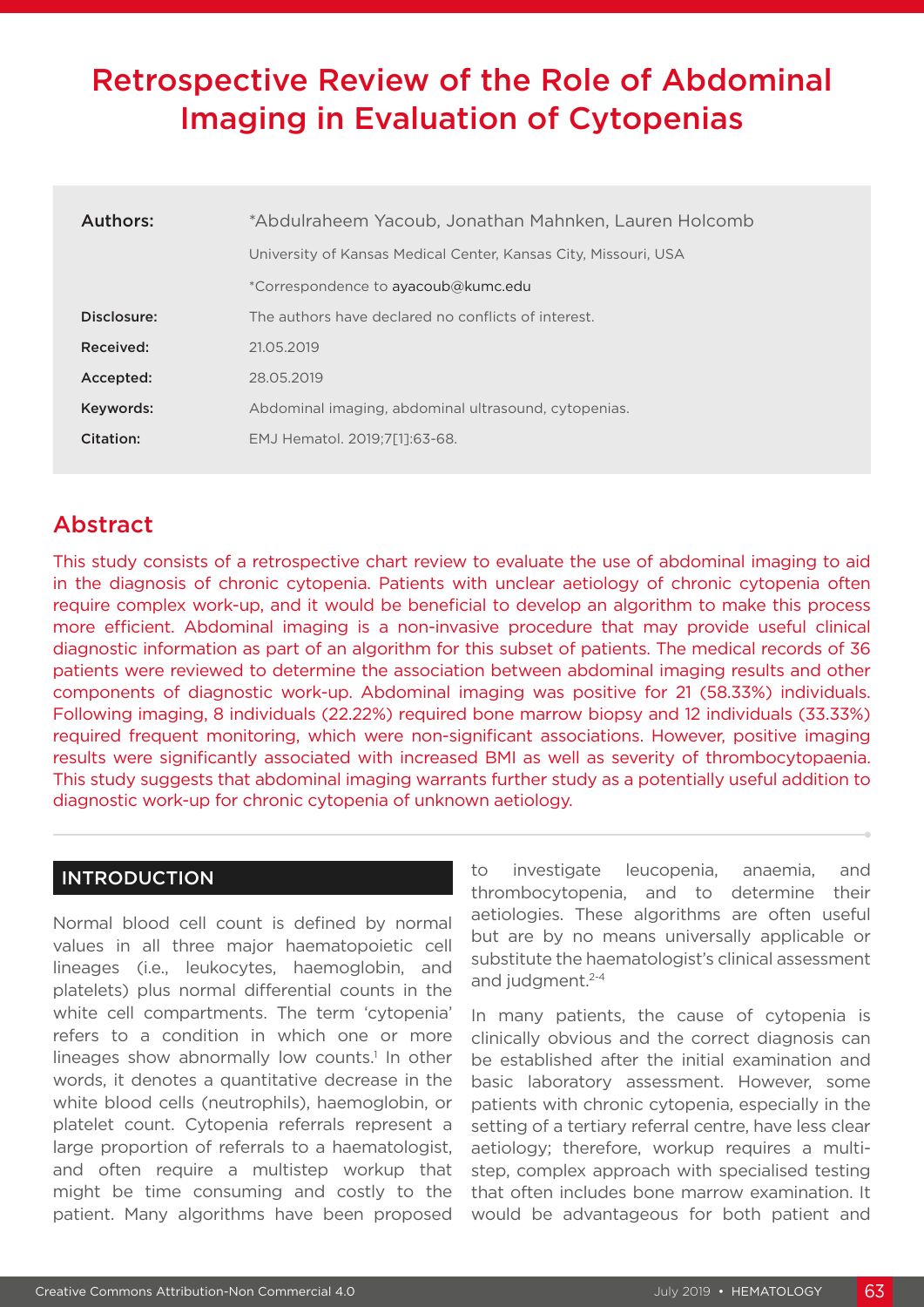physician to develop a refined algorithm to examine and diagnose this subset of patients.

Abdominal ultrasound imaging is a readily available, low cost imaging procedure that does not use ionising radiation, thus posing minimal risk to patients. It is convenient and does not require venous access or administration of contrast material. This modality is effective in evaluating abdominal organs for various indications and aides in evaluating organ dysfunction as a possible aetiology of haematologic abnormality. Abdominal CT and MRI are other possible imaging techniques that can also result in better anatomic definitions of abdominal organs. The role of abdominal ultrasound imaging or abdominal imaging via other modalities has not been investigated as a part of a workup algorithm for cytopenia. The aim of this study was to retrospectively evaluate the use of abdominal imaging in a haematology practice in a tertiary medical centre. Specifically, this study examines the use of abdominal imaging, via an ultrasound or CT scan, to identify the aetiology of haematologic abnormalities. It will also examine the association between abdominal imaging results and need for bone marrow examination for these cases. It was hypothesised that abdominal imaging would lead to more identified aetiologies in adjunct to a thorough history, examination, and laboratory workup for patients referred for haematology evaluation in a tertiary medical centre.

#### **METHODS**

This study is a retrospective electronic chart review of patients seen at The University of Kansas Cancer Center, Kansas City, Missouri, USA, which is a tertiary referral centre with a wide referral base that includes primary care physicians as well as medical and surgical subspecialists. This study received Institutional Review Board approval.

#### SETTING

Patients referred to this haematology clinic were evaluated by thorough medical history, physical examination, review of prescription and overthe-counter medications, and discontinuation of medications suspected to be contributing to

cytopenia or medications that are not indicated. Standard laboratory workup includes repeating blood counts; reticulocyte count (if anaemia is present); and peripheral blood smear by a haematologist or haematopathologist. Further workup includes evaluation of nutritional deficiencies including serum iron, vitamin B12, and folate levels; anaemia including direct Coomb's test, lactate dehydrogenase, haptoglobin (if anaemia is present); serum copper (if neutropenia is present); hepatic and renal functions; thyroid function; chronic infections, including HIV and hepatitis viruses (if indicated); autoimmune disorders; and haematologic malignancies if clinical stigmata are present. If this workup fails to identify the aetiology of the cytopenia, abdominal imaging via an ultrasound or CT scan has been incorporated as a second-tier workup to exclude radiologic evidence of organ dysfunction as a culprit for the haematologic abnormality.

If a diagnosis is made, the patient is managed appropriately and discharged to the referring physician. However, if the aetiology of the haematologic abnormality is not evident despite the above workup, the patient is offered a bone marrow biopsy and aspiration, or offered frequent follow up (i.e., at least every 6 months) with a haematologist if bone marrow examination is not indicated or declined.

This review focusses on the medical charts of patients referred to a single haematologist for one or more cytopenias between August 2011 and July 2013. Inclusion criteria included patients who presented for initial workup and subsequently required abdominal imaging for evaluating the cytopenias. Patients with prior abdominal imaging within 2 years and patients with haematologic malignancy at presentation or diagnosed through workup were excluded. The following data were extracted via medical chart review: patient age, sex, BMI, number of cytopenias, severity of cytopenias, 67 results of abdominal imaging, diagnosis after imaging study, and outcome (i.e., patient discharged or followed infrequently; patient had bone marrow biopsy; or patient needed frequent monitoring).

#### Analyses

The lower limits of normal haematologic parameters were adopted per institutional laboratory references. For this analysis, the authors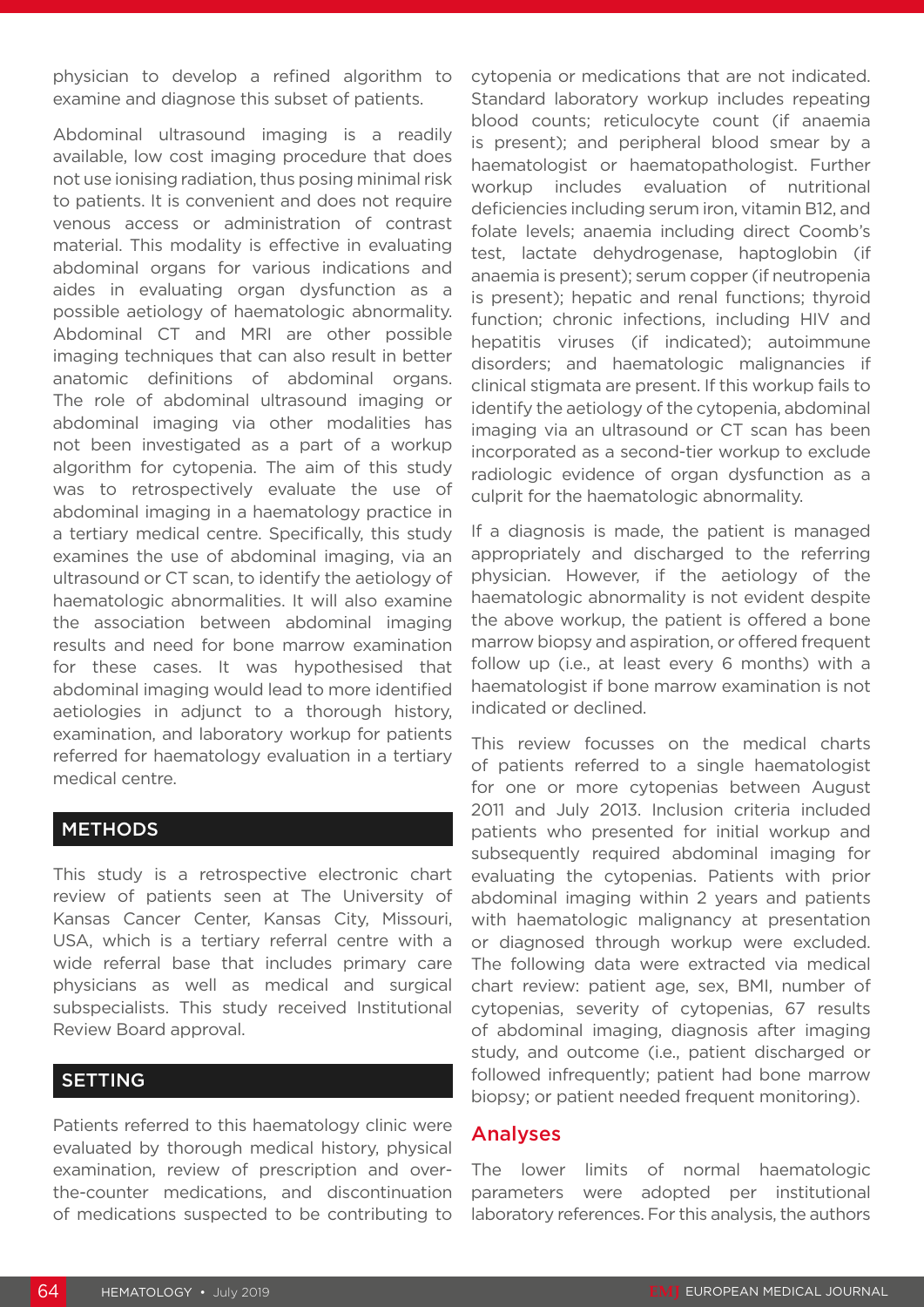defined the severity cut-offs for cytopenias as follows: mild neutropenia was defined as 1,000–1,800x106/L; moderate neutropenia was 500-1,000x10<sup>6</sup>/L; and severe neutropenia was <500x106/L. Mild anaemia was defined as 10.0– 13.5 g/dL in men or 12 g/dL in women, moderate anaemia was 8–10 g/dL, and severe anaemia was <8 g/dL. Mild thrombocytopenia was defined as 100-150x10<sup>6</sup>/L, moderate thrombocytopenia was 50–100x109/L, and severe thrombocytopenia was <50x109/L. Descriptive statistics were calculated for subject demographic data and clinical results. Chi-square test (or Fisher's exact test when indicated) was used to examine the association between abdominal imaging and necessity of subsequent bone marrow biopsy. Chi-square test was used to examine the association between number of cytopenias and abdominal imaging result (i.e., positive or negative). Chi-square test was used to examine the association between severity of cytopenias (i.e., mild versus at least one moderate or severe cytopenia) and abdominal imaging result. Chi-square tests examining the association between 1) presence and the Cochran-Armitage test for 2) severity of thrombocytopenia with positive abdominal imaging result were also run.

The Cochran–Mantel–Haenszel test was used to calculate the 88 odds ratio of abdominal imaging and outcome-monitoring frequency, adjusted for bone marrow biopsy. The Cochran–Armitage test for trend and unconditional logistic regression were run to examine association of BMI and result of abdominal imaging test (i.e., positive or negative), treating BMI as categorical and continuous exposure measures, respectively. All data analyses were performed in SAS 9.3.

#### Table 1: Sample demographics and baseline characteristics (N=36).

|                      | Number (n)     | Percentage (%) |
|----------------------|----------------|----------------|
| Gender               |                |                |
| Male                 | 18             | 50.0           |
| Female               | 18             | 50.0           |
| Age (years)          |                |                |
| $18 - 49$            | 12             | 33.3           |
| $50 - 65$            | 13             | 36.1           |
| >65                  | 11             | 30.6           |
| BMI                  |                |                |
| $<$ 20               | 2              | 5.6            |
| $20 - 25$            | $\overline{4}$ | 11.1           |
| $25 - 30$            | 10             | 27.8           |
| >30                  | 17             | 47.2           |
| Not available        | 3              | 8.3            |
| Number of cytopenias |                |                |
| $\mathbb{1}$         | 21             | 58.3           |
| 2                    | 14             | 38.9           |
| 3                    | 1              | 2.8            |
| Imaging results      |                |                |
| Abnormal             | 21             | 41.7           |
| Normal               | 15             | 58.3           |
| Bone marrow biopsy   |                |                |
| Performed            | 8              | 22.2           |
| Not performed        | 28             | 77.8           |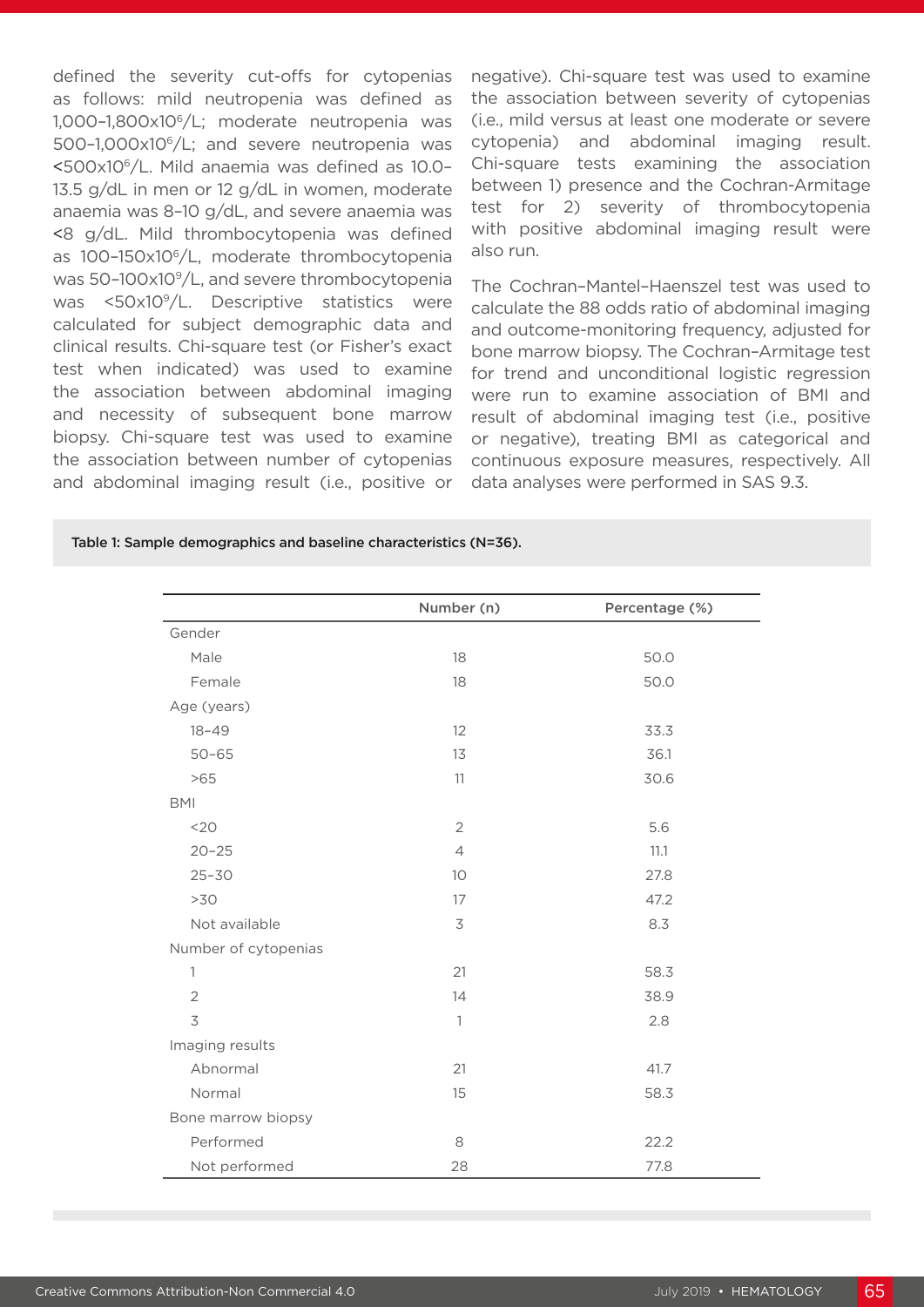#### **RESULTS**

#### Descriptive Results

Thirty-six patients met all inclusion criteria. The demographics and baseline characteristics are outlined in Table 1. The average patient age was 54.4 years (range: 21.0–84.0) and average BMI was 31.5 kg/m2 (range: 18.0–53.0). Table 2 presents a descriptive summary of neutropenia, thrombocytopenia, and anaemia results. In total, 21 individuals (58.33%) had one cytopenia, 14 individuals (38.89%) had two cytopenias, and 1 individual (2.78%) had three cytopenias. Fifteen individuals (41.67%) had only mildly severe cytopenia(s) and 21 individuals (58.33%) had at least one moderate or severe cytopenia. Abdominal imaging consisted of abdominal ultrasound in 33 patients and abdominal CT scan in 3 patients. Imaging identified abnormalities for 21 individuals (58.33%). Abnormalities detected by imaging included splenomegaly (n=14), liver disease or cirrhosis (n=13), renal cell carcinoma (n=2), and ovarian tumour and lymphadenopathy (n=1). Following imaging, eight individuals (22.22%) required bone marrow biopsy and 12 individuals (33.33%) required frequent monitoring.

#### Inferential Results

Abdominal imaging in the study subjects showed abnormalities that are implicated in blood decreases at a high rate, including three occult, clinically significant malignancies. There was not a significant association between detecting abnormal imaging and necessity of bone marrow biopsy (p>0.99). Detecting abnormal imaging and subsequently identifying the probable aetiology of the cytopenia was associated with successful discharge from the haematology clinic or less frequent monitoring, but this did not reach statistical significance (p=0.14). The association between BMI and detecting abnormal imaging was statistically significant; specifically, increased BMI was associated with increased probability of positive imaging result when BMI was assessed both as a categorical (ordinal) measure (p<0.01) and as a continuous measure (p=0.04; see Figure 1).



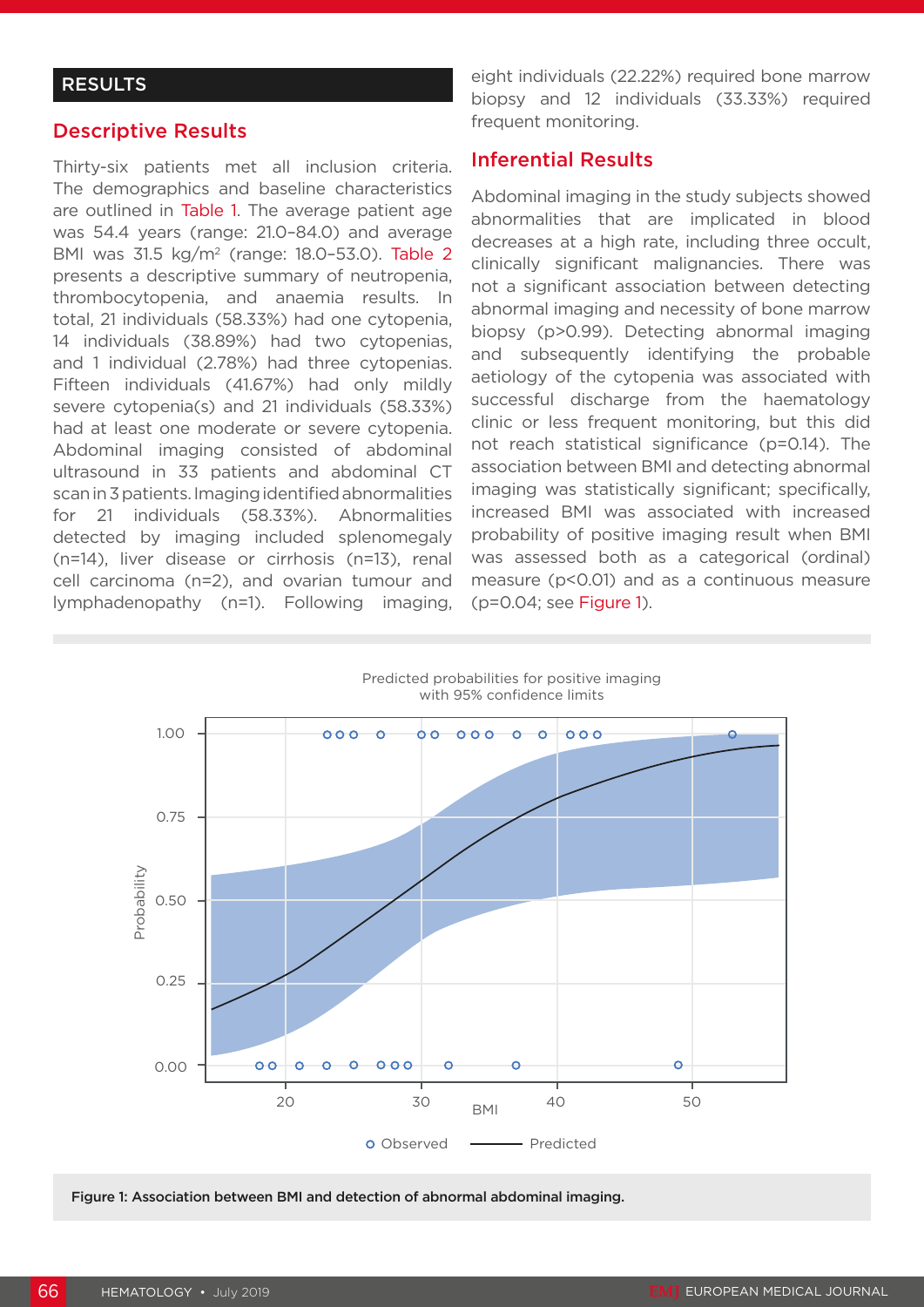Table 2: Frequency (n, and percentage %) of severity of cytopenias (N=36).

|          | Neutropenia | Anaemia      | Thrombocytopenia |
|----------|-------------|--------------|------------------|
| None     | 28 (77.78%) | 20 (55.56%)  | 8(22.22%)        |
| Mild     | 5(13.89%)   | $9(25.00\%)$ | 12 (33.33%)      |
| Moderate | 2(5.56%)    | 5(13.89%)    | 14 (38.89%)      |
| Severe   | 1 (2.78%)   | 2(5.56%)     | 2(5.56%)         |

There was not a significant association between the number of cytopenias (1 versus  $\geq$ 2; p=0.86) and detection of abnormal imaging. There was no significant difference in the proportion of positive imaging tests between those with all mild cytopenias compared to those with at least one moderate or severe cytopenia (p=0.23). Thrombocytopenia was significantly associated with detecting abnormal imaging tests. Of those with a diagnosis of thrombocytopenia, 68% had a detected abnormal imaging test result. In contrast, only 25% of individuals without a diagnosis of thrombocytopenia had abnormal imaging (p=0.0461). There was also a significant trend of increasing detection of abnormal imaging, ranging from 25% for individuals without thrombocytopenia to over 80% for those with moderate-to-severe thrombocytopenia (p=0.0094).

## **DISCUSSION**

Blood cell production is tightly controlled by several complexes, interacting biological networks (including the growth factor and cytokine networks), the haematopoietic microenvironment, the immune system, other intercellular communication networks, and diverse intracellular communication networks.<sup>5-8</sup> In addition, genetic, epigenetic, and metabolic factors contribute to the regulation of blood cell production. Each of these mechanisms may act together to control and maintain blood cell counts at a remarkably constant 'physiologic' range in a healthy person throughout his or her lifetime. This process is very sensitive to many physiologic and pathologic processes that include, but are not limited to, nutritional factors; immune disorders; connective tissue disease; chronic diseases and chronic inflammatory conditions; infections; organ dysfunction in the hepatic, renal, and endocrine systems; medication effects or side effects; and haematologic malignancies and paraneoplastic phenomena in association with solid tumours. Disruption in these regulatory factors or acquisition of a disruption in the normal physiologic processes may cause or contribute to the development of one or more cytopenias. This study investigated the role of abdominal imaging in evaluation of the aetiology of cytopenias at a haematology clinic in a tertiary medical centre. Results yielded a notably high rate (58%) of abnormal abdominal imaging detection in this population. The imaging results have led to identifying the aetiology of the cytopenia in many subjects resulting in a final diagnosis and the lack of need for frequent observation. This is supporting the hypothesis that abdominal imaging would be of value in the algorithms of identifying aetiologies of cytopenia(s). Additionally, abdominal imaging in this cohort identified three subclinical malignancies that were resected with curative intentions, and evidence of clinically significant liver disease triggering the need of referral to the hepatology team.

Abdominal imaging was most likely to be abnormal and therefore helpful for workup of patients with thrombocytopenia, possibly by identifying a high rate of occult liver disease.

Notably, abdominal imaging abnormalities were detected more significantly in association with increased obesity. The authors propose that this is plausibly related to more challenging physical examination in patients with obesity, or due to higher prevalence of liver disease in those subjects. Abdominal imaging did not mitigate the need for bone marrow biopsy although the number of bone marrow biopsies performed in this cohort was small.